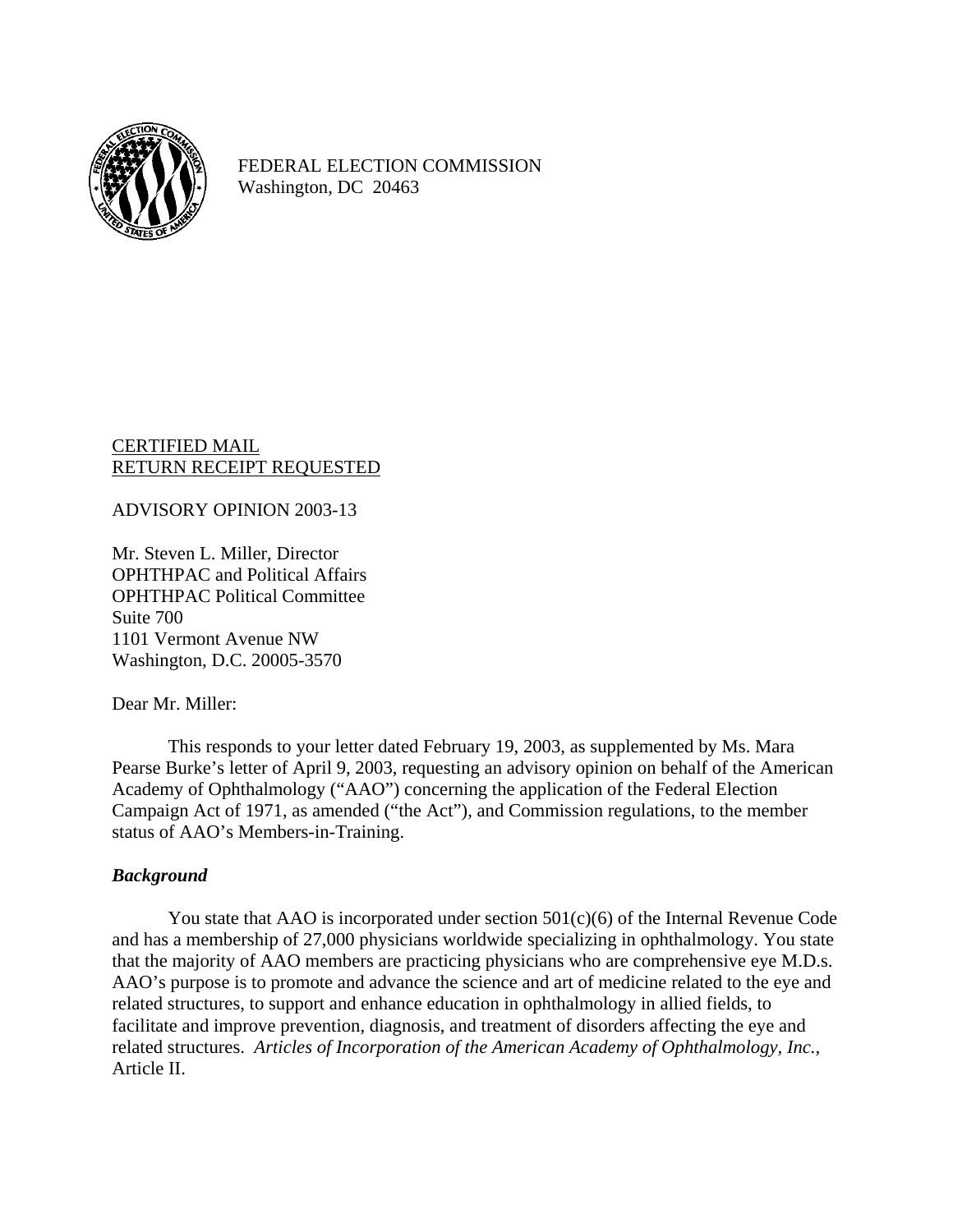AO 2003-13 Page 2

You state that AAO has 16 categories of membership, from which AAO's separate segregated fund, OPHTHPAC, solicits 14,988 eligible, domestic, dues paying members.

Under AAO's Bylaws, Members-in-Training are physicians holding a degree of Doctor of Medicine, Doctor of Osteopathy (or equivalent medical degree as determined by the Board of Trustees), and either:

- 1) Are engaged on a full-time basis in an ophthalmology residency training program conducted either in the United States or in Canada that is acceptable to the Board of Trustees; or
- 2) Have successfully completed such training and are engaged in a full-time ophthalmology fellowship training program conducted in the United States or Canada or in a postgraduate educational course of training leading to an advanced degree at an accredited college or university in the United States or in Canada; or
- $3$  Are foreign medical graduates<sup>[1](#page-1-0)</sup> who are otherwise eligible for International Membership and are engaged on a full time basis in a postgraduate ophthalmology training program in the United States or in Canada.

Members-in-Training are not granted voting rights under AAO's bylaws, nor are they required to pay dues. However, Members-in-Training are subject to AAO's Code of Ethics and are subject to sanctions thereunder. You state that eighty percent (80%) of ophthalmology residents within the United States are Members-in-Training of AAO and that ninety-three percent (93%) of all ophthalmologists within the United States are AAO members. You state that candidates for membership must affirmatively accept the invitation to become a member. You further state that references to "member" or "member of the Academy" in AAO's Bylaws refer to members and Members-in-Training unless otherwise specified.

# *Question Presented*

 $\overline{a}$ 

Do the Members-in-Training of AAO qualify as "members" of AAO under Commission regulations and, as such, may they be solicited by AAO to make contributions to AAO's separate segregated fund, OPHTHPAC? For the reasons addressed below, the Commission answers this question in the affirmative.

<span id="page-1-0"></span><sup>&</sup>lt;sup>1</sup> Under 2 U.S.C. 441e, foreign nationals are prohibited from directly or indirectly making (A) a contribution or donation of money or other thing of value, or to make an express or implied promise to make a contribution or donation, in connection with a Federal, State, or local election; (B) a contribution or donation to a committee or a political party; or (C) an expenditure, independent expenditure, or disbursement for an electioneering communications (within the meaning of  $2$  U.S.C. 434(f)(3)). It is unlawful for a person to solicit, accept, or receive a contribution or donation described in (A) or (B), above, from a foreign national. The Committee should refer to 11 CFR 110.20(a)(3) to ensure that the Committee safeguards itself from accepting prohibited contributions from any member of AAO who meets the definition of a foreign national.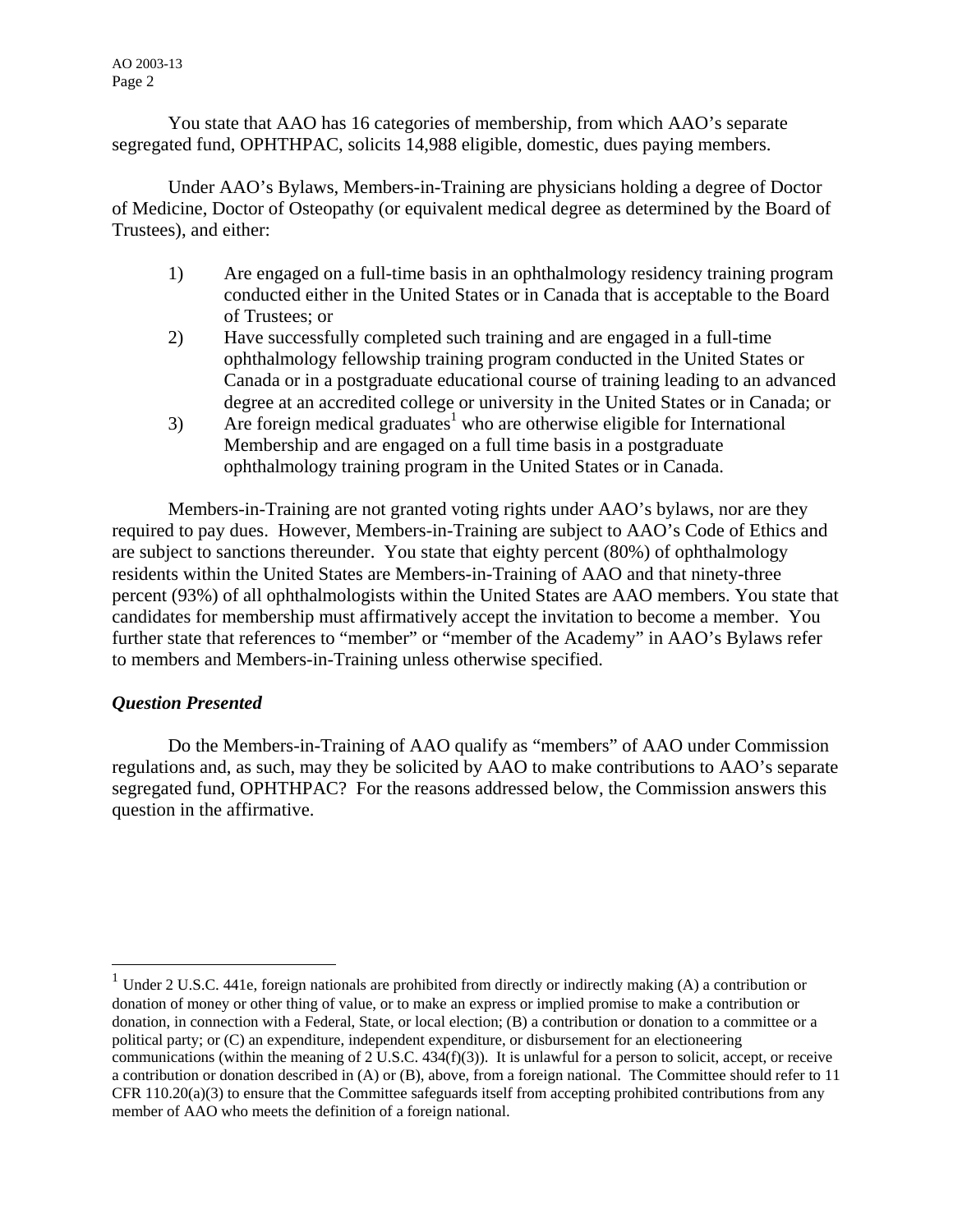# *Legal Analysis and Conclusions*

## *Act and Commission Regulations*

 The Act prohibits corporations from making any contribution or expenditure in connection with a Federal election. 2 U.S.C. 441b(a). The Act states, however, that the term "contribution and expenditure" does not include "the establishment, administration, and solicitation of contributions to a separate segregated fund to be utilized for political purposes by a corporation, labor organization, membership organization, cooperative or corporation without capital stock." 2 U.S.C. 441b(b)(2)(C). *See also* 2 U.S.C. 431(8)(B)(vi) and (9)(B)(v).

 Under 2 U.S.C. 441b(b)(4)(A), a corporation, or a separate segregated fund established by a corporation, may only solicit contributions to such a fund from the corporation's stockholders and their families and the corporation's executive or administrative personnel and their families. An exception set forth in 2 U.S.C. 441b(b)(4)(C) allows a corporation without capital stock, or a separate segregated fund established by such a corporation, to solicit contributions to the fund from the members of the nonstock corporation.

#### *Status of AAO as membership organization*

Commission regulations define a "membership organization" as a trade association, cooperative, or corporation without capital stock that:

(i) Is composed of members, some or all of whom are vested with the power and authority to operate or administer the organization, pursuant to the organization's articles, bylaws, constitution or other formal organizational documents;

(ii) Expressly states the qualifications and requirements for membership in its articles, bylaws, constitution or other formal organizational documents;

(iii) Makes its articles, bylaws, constitution, or other formal organizational documents available to its members upon request;

(iv) Expressly solicits persons to become members;

(v) Expressly acknowledges the acceptance of membership, such as by sending a membership card or including the member's name on a membership newsletter list; and (vi) Is not organized primarily for the purpose of influencing the nomination for election, or election, of any individual to Federal office.

## 11 CFR 114.1(e)(1)(i) through (vi); *see also* 11 CFR 100.134.

 AAO is a voluntary organization composed of sixteen types of members, of which six have the right to vote on any matter or to attend any annual or special business meeting of AAO. Governance of AAO is vested in the Board of Trustees, which is made up of Active Fellows, Active Osteopathic Fellows, and Life Fellows. *Bylaws of the American Academy of Ophthalmology, Inc.*, Article I, Section 1.20. The requirements of each category of membership are clearly set forth in the *Bylaws*, Article I. The *Articles of Incorporation, Bylaws*, *Code of*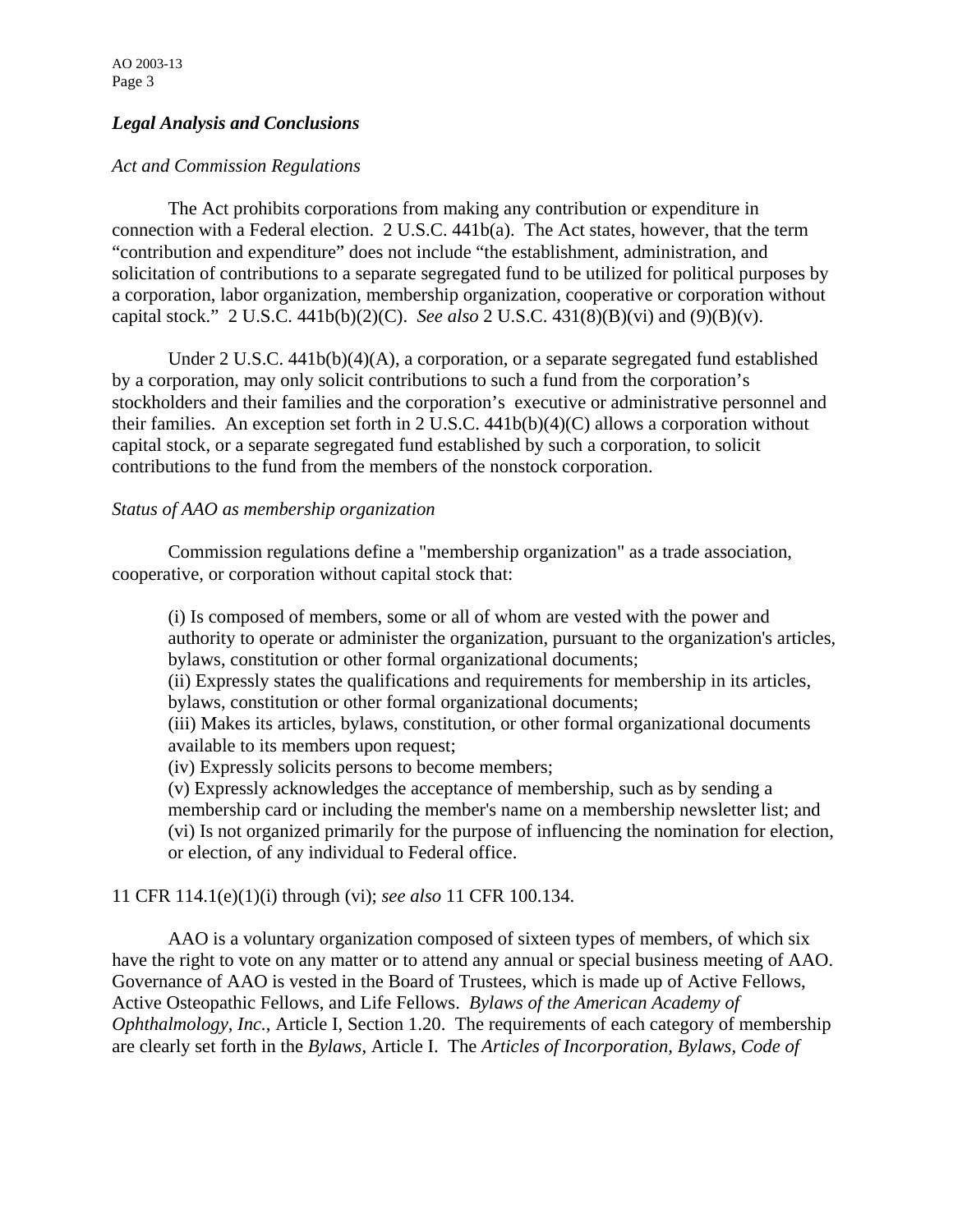AO 2003-13 Page 4

*Ethics, and Procedural Rules* are available on AAO's web site, www.AAO.org. You state that AAO invites prospective members to join the organization and that these prospects must affirmatively accept that invitation. You state that upon the affirmative vote of the Board of Trustees and the payment of any dues required for the appropriate membership type, each accepted invitee is recognized with a certificate of membership status. *Bylaws,* Article I, Section 1.24. Therefore, the Commission concludes that AAO is a membership organization within the meaning of 11 CFR 100.134 and 114.1(e).

### *Status of Members-in-Training as "members"*

The Act does not define the term "member." However, Commission regulations provide that the term "members" includes all persons who are currently satisfying the requirements for membership in a membership organization, affirmatively accept the membership organization's invitation to become a member, and either:

(i) Have some significant financial attachment to the membership organization, such as a significant investment or ownership stake; or

(ii) Pay membership dues at least annually, of a specific amount predetermined by the organization; or

(iii) Have a significant organizational attachment to the membership organization which includes: affirmation of membership on at least an annual basis; and direct participatory rights in the governance of the organization. For example, such rights could include the right to vote directly or indirectly for at least one individual on the membership organization's highest governing board; the right to vote directly for organization officers; the right to vote on policy questions where the highest governing body of the membership organization is obligated to abide by the results; the right to approve the organization's annual budget; or the right to participate directly in similar aspects of the organization's governance.

11 CFR 114.1(e)(2)(i) through (iii); *see also* 11 CFR 100.134.

 You ask whether Members-in-Training qualify as members under the Act and Commission regulations. First, since all prospective members (including Members-in-Training) must apply and be accepted by the Board of Trustees, the Commission accepts as conclusive that AAO evaluates each person and only accepts those who meet AAO's requirements for Membersin-Training set forth in the *Bylaws*, Article I, Section 1.13, and as described in this opinion, below. You state in your February 19, 2003, letter that "[c]andidates for membership within the Academy must affirmatively accept the invitation to become a member." *See also,* Bylaws, Article I, Section 1.17. Thus, Members-in-Training meet the first two requirements set forth in 11 CFR 114.1(e)(2).

 In addition to the above two requirements, prospective members must also meet one of the three requirements listed above as 11 CFR 114.1(e)(2)(i), (ii) or (iii). Under the facts you present, Members-in-Training do not meet any of these requirements. Members-in-Training are not required to pay dues and have no other significant financial attachment to the organization,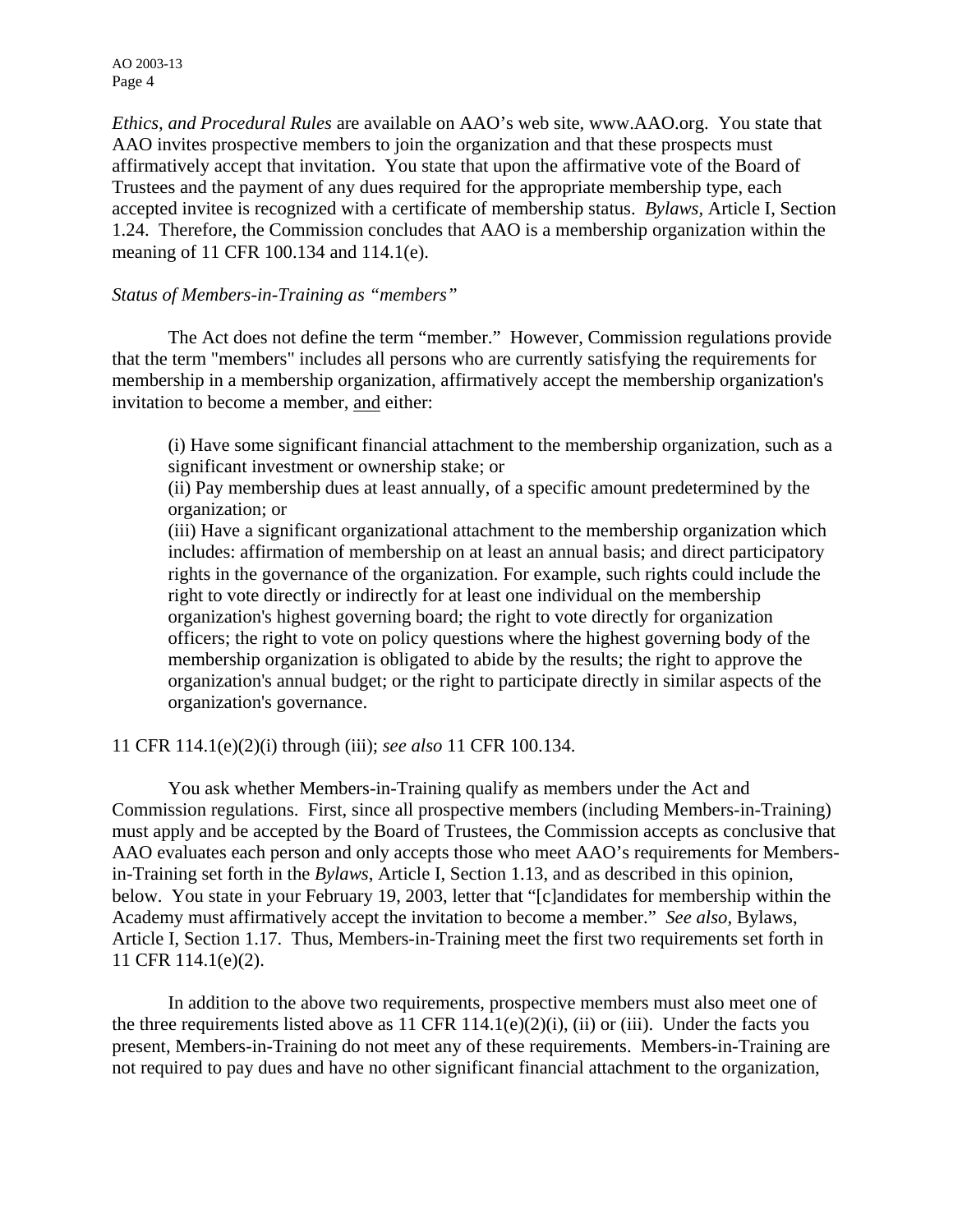$\overline{a}$ 

such as an investment or ownership stake. Further, Members-in-Training do not have the right to vote or to participate in the governance of the organization and, therefore, do not meet the organizational attachment requirement in 11 CFR 114.1(e)(2)(iii).

Thus, the Members-in-Training do not qualify as "members" of AAO under the general rule in 11 CFR 100.134(f) and 114.1(e)(2). However, under 11 CFR 100.134(g) and 114.1(e)(3), the Commission may, on a case-by-case basis, determine that persons who do not precisely meet the requirements of the general rule, but who do have a "relatively enduring and independently significant financial or organizational attachment to the organization" may be considered members for the purposes of corporate communications and solicitations. *See*, *e.g.*, AO 1997-5.

 The Commission regulations regarding what constitutes membership for the purposes of the Act were promulgated in 1999 in response to the Court of Appeals decision in *Chamber of Commerce v. FEC*, 69 F.3rd 600 (D.C. Cir. 1995). The *Chamber* case determined that the Commission's previous membership regulations, which had been adopted in 1993, *see* 58 Fed. Reg. 45770 (Aug. 30, 1993), were too restrictive.

 The Commission notes that in this instance, while Members-in-Training have no significant financial attachment and you state that they are not required to pay dues to AAO, they are subject to sanctions. In *Chamber*, the issue was whether members of the American Medical Association who paid dues and were subject to professional sanctions by the AMA, but who had no vote in the governance of the organization, could be considered members for the purposes of the Act. The Court noted that "[i]t might be thought, that for a professional, placing oneself in such a position [i.e., subject to sanctions] is the *most* significant organizational attachment." 69 F.3d at 605 (emphasis in original). $^2$  $^2$ 

You state that eighty percent of all ophthalmology residents are Members-in-Training of AAO. Moreover, upon successful completion of the residency program, a Member-in-Training is invited to become an Active Member/Fellow of the Academy, and ninety-three percent of all ophthalmologists in the U.S. are members of AAO. These statistics indicate that, as a population, Members-in-Training are very likely to have an enduring relationship with the AAO.

Therefore, the Commission determines that, given that Members-in-Training are subject to sanctions by AAO, (*see Chamber* 69 F.3d at 605) and, given that the overwhelming majority of Members-in-Training are likely to become Members of AAO, Members-in-Training have a relatively enduring and independently significant organizational attachment to AAO, and qualify as members under the Act. 11 CFR 100.134(g), 114.1(e)(3).

 This response constitutes an advisory opinion concerning the application of the Act and Commission regulations to the specific transaction or activity set forth in your request. *See*

<span id="page-4-0"></span> $2^2$  The Commission quoted this statement in the Explanation and Justification of the 1999 membership rules, but did not include sanctions as one of the organizational attachments in the general rules. *See* 64 Fed. Reg. 41266-41273 (July 30, 1999).